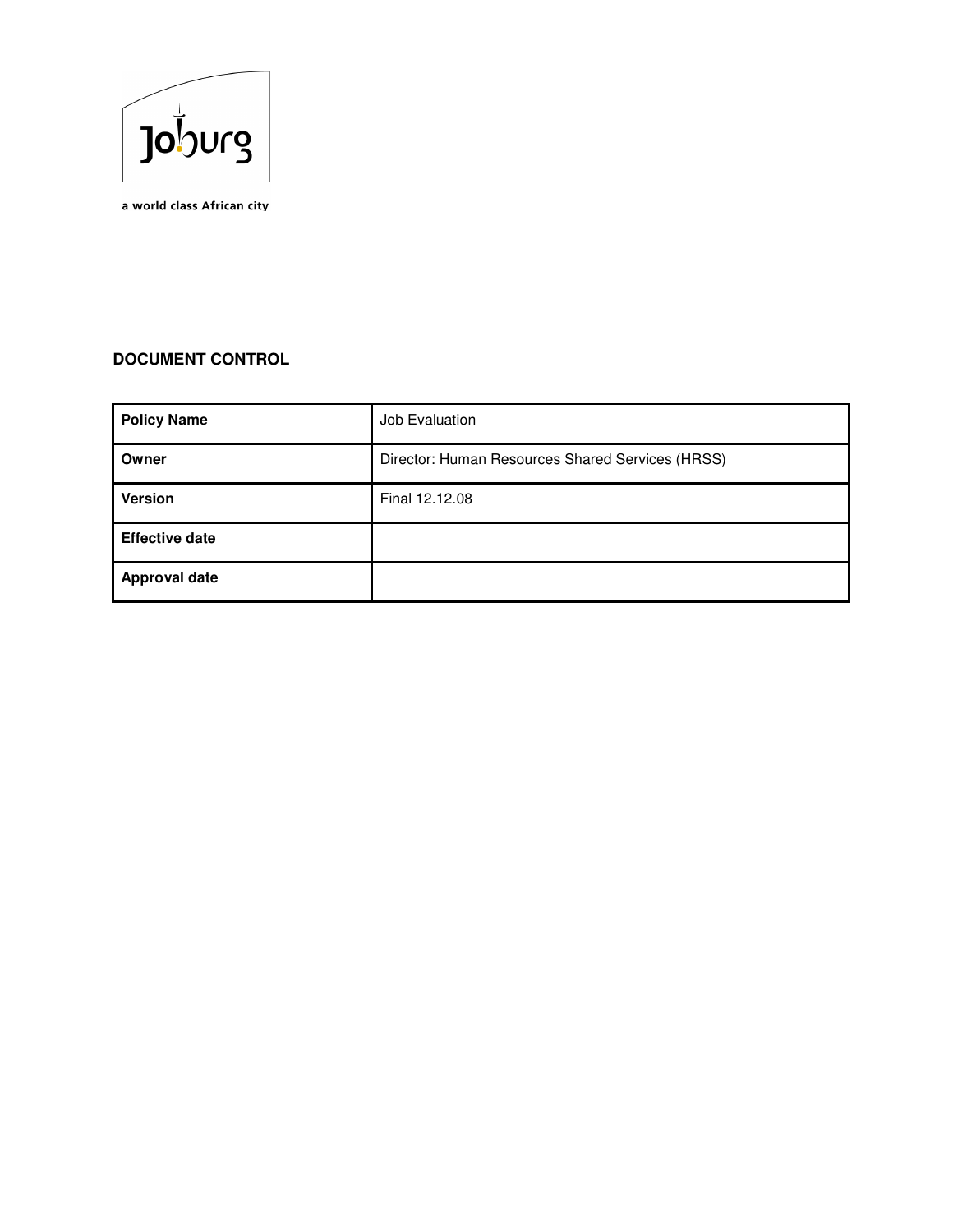## **TABLE OF CONTENTS**

| 1. INTRODUCTION                                                   | 3       |
|-------------------------------------------------------------------|---------|
| 2. THE DEFINITION OF TERMS                                        | 3       |
| 3. THE INTERPRETATION AND APPLICATION OF THE POLICY               | 3       |
| 4. THE RATIONALE AND OBJECTIVES                                   | 3       |
| 5. THE SCOPE OF APPLICATION                                       | 3       |
| 6. THE ROLES AND RESPONSIBILITIES (THE ACCOUNTABILITY FRAMEWORK)  | 4       |
| 7. THE POLICY AREAS                                               | $4 - 9$ |
| 8. THE APPROVAL                                                   | 9       |
| 9. THE AMENDMENTS                                                 | 10      |
| <b>10. ANNEXURE A: THE JE MANAGER JOB EVALUATION REQUEST FORM</b> | 11      |
| 11. ANNEXURE B: THE HAY JOB EVALUATION REQUEST FORM               | 12      |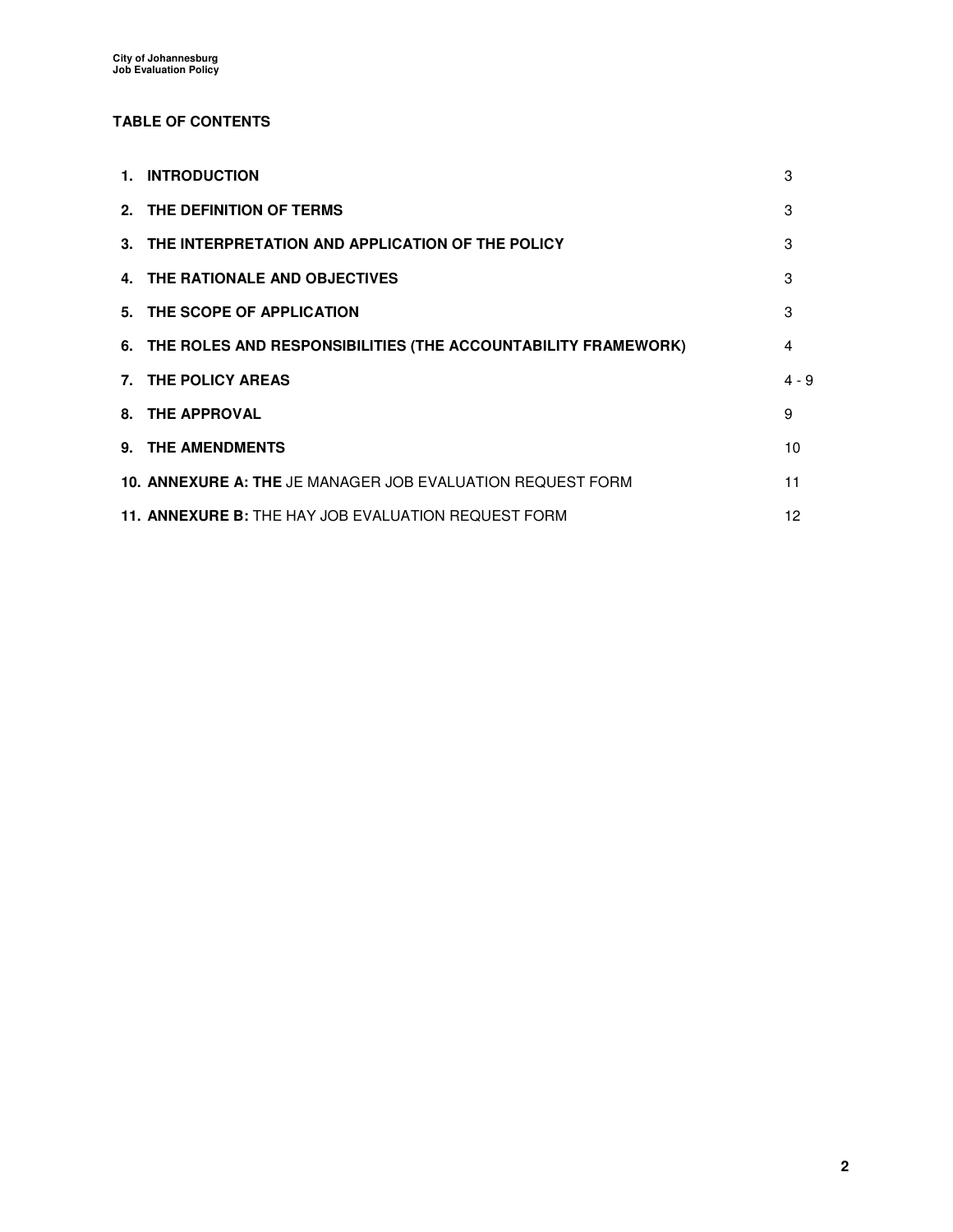## **1. INTRODUCTION**

1.1 This **Job Evaluation Policy** outlines the process that should be followed for the evaluation of jobs within the City of Johannesburg (CoJ)

#### **2. THE DEFINITION OF TERMS**

| <b>Term</b>            | <b>Definition</b>                                                                                                                                                                                                                                               |
|------------------------|-----------------------------------------------------------------------------------------------------------------------------------------------------------------------------------------------------------------------------------------------------------------|
| Grade                  | The relative value of a particular job as reflected by the job weight,<br>which is linked to a salary range in a salary scale used in the public<br>service                                                                                                     |
| Job                    | The basic duties, tasks, functions, competency requirements and<br>responsibilities according to which one or more posts of the same grade<br>are established                                                                                                   |
| <b>Job Evaluation</b>  | A method of determining the relative worth of a job to an organisation                                                                                                                                                                                          |
| <b>Job Weight</b>      | A numerical value assigned to reflect selected characteristics of a job as<br>measured by a job evaluation instrument                                                                                                                                           |
| Level                  | Salary range or grade                                                                                                                                                                                                                                           |
| <b>Salary Range</b>    | A set of salaries that form a part of a salary scale linked to a specific<br>grade and, by extension, a set of job weights                                                                                                                                      |
| <b>Line Manager</b>    | The definition to include all persons at any level of authority, as long as<br>the person oversees a junior position                                                                                                                                            |
| <b>Job Description</b> | A list of the general tasks, or functions, and responsibilities of a position.<br>Typically, it also includes to whom the position reports, specifications<br>such as the qualifications needed by the person in the job, salary range<br>for the position, etc |

## **3. THE INTERPRETATION AND APPLICATION OF THE JOB EVALUATION POLICY**

3.1 Any dispute arising from the interpretation and application of this policy will be handled and resolved through the delegations and discretion of the Director: Human Resources Shared Services (HRSS)

## **4. THE RATIONALE AND OBJECTIVES OF JOB EVALUATION POLICY**

4.1 The rationale and purpose of the Policy is to assist the City with codification and documentation of jobs/work responsibilities and to ensure that work of equal value is remunerated equally

#### **5. THE SCOPE OF APPLICATION**

5.1 The Policy applies to City of Johannesburg Metropolitan Municipality administration and all its employees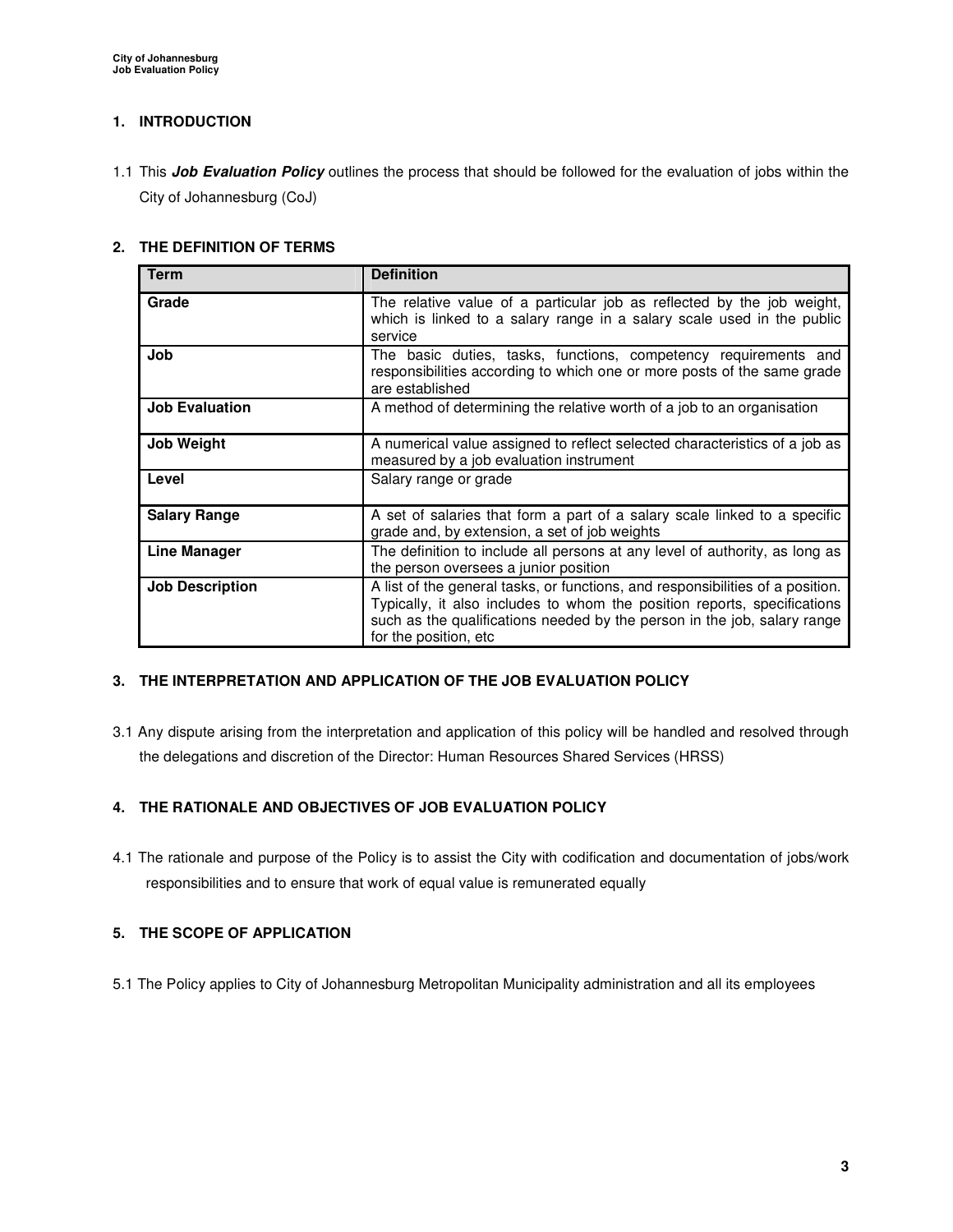#### **6. THE ROLES AND RESPONSIBILITIES (THE ACCOUNTABILITY FRAMEWORK)**

- 6.1 The Mayoral Committee (Mayco) approves the HR Policies
- 6.2 The Executive Management Team (EMT) engages on the HR policies and recommends the approval of the HR policies by Mayco
- 6.3 The City Manager is accountable as an Accounting Officer and oversees the development, implementation and maintenance of policies, procedures, processes and system, including those in HR
- 6.4 The Executive Director: Corporate and Shared Services is responsible for ensuring the HR Policies comply with the Council resolutions of City of Johannesburg, as well as applicable legislation, and in conjunction with the conditions of service and relevant bargaining council agreement
- 6.5 Other Executive Director's are accountable for ensuring strict adherence to prescriptions of HR policies within their Depts, as well contribute to the development, review and evaluation of impact of HR policies
- 6.6 The Director: Human Resources Shared Services (HRSS) is responsible for the overall policy implementation, management, monitoring and review, as well as ensuring that the HR Policies comply with the Council resolutions, applicable legislation, conditions of service and relevant bargaining council agreements
- 6.7 The nominated Deputy Director in HRSS with responsibility of HR policies is responsible for ensuring that the Policy is reviewed on ongoing-basis
- 6.8 Other Deputy Directors [Business Process Owners (BPO)] in HRSS are responsible for researching, recommending the development, maintenance, review and evaluation of their policies dealing with their respective areas and processes in the CoJ, as well as monitoring the implementation of the Policy within the requirements
- 6.9 The Field HR and HR Transactions are responsible for ensuring the adherence and compliance to the approved HR policies, as well as providing advise on HR policies
- 6.10 The Line Manager is responsible for implementation of and adherence to the approved HR policies
- 6.11 The Organised Labour (Unions) are responsible for playing an oversight role on management, implementation and compliance/adherence to approved HR policies, as well as contribute to the evaluation of impact of HR policies and their review
- 6.12 All Staff are responsible for complying/adhering to the approved HR Policies

#### **7. THE POLICY AREAS**

This section outlines the policy provisions on the management of job evaluation process in the City of Johannesburg (CoJ)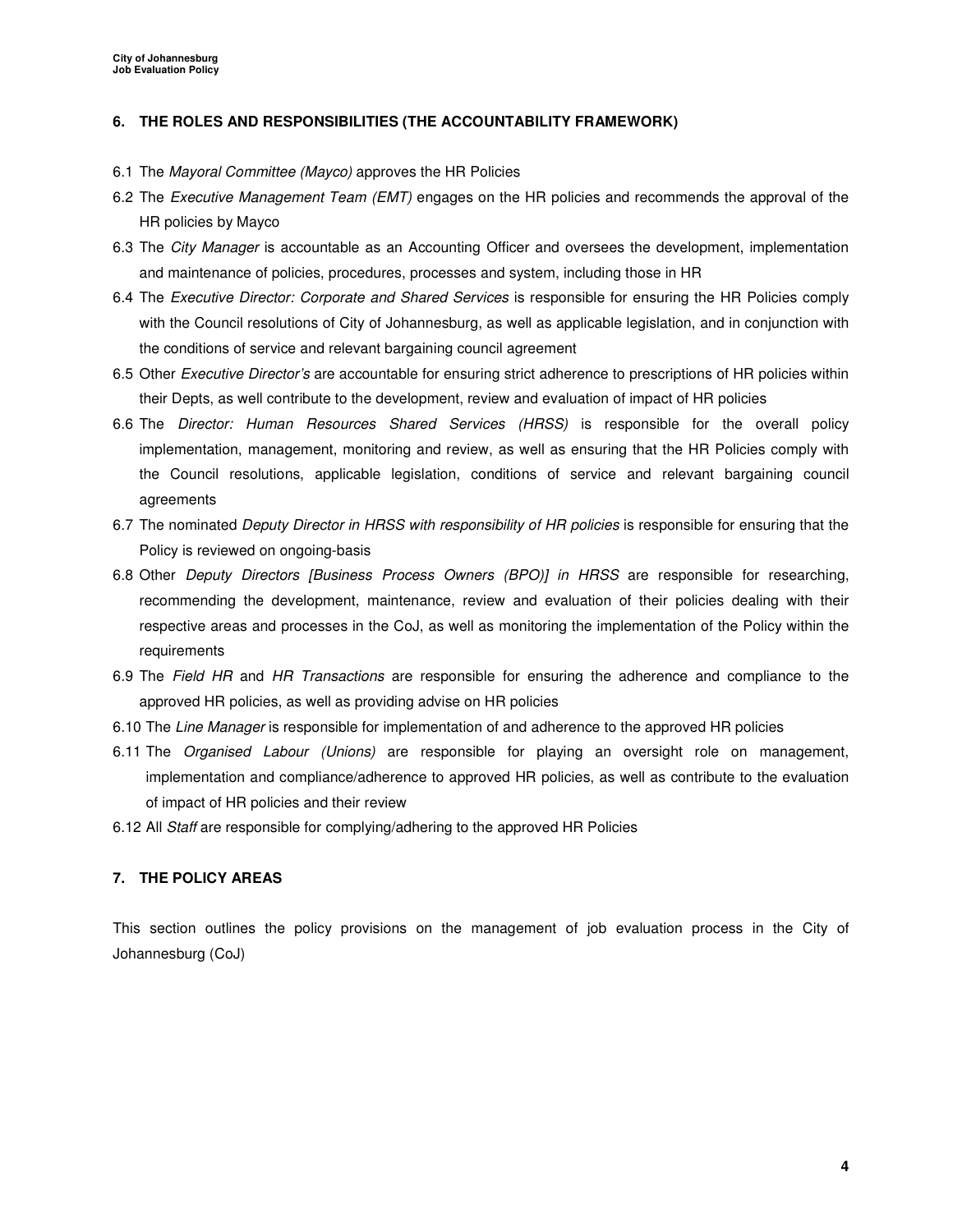### **7.1 THE DEVELOPMENT AND MAINTENANCE OF JOB DESCRIPTIONS**

- 7.1.1 It is the responsibility of to the Management to develop and update a job description in collaboration with his/her employee in accordance with the guidelines and format(s) developed by the Human Resources Shared Services (HRSS)
- 7.1.2 In developing job descriptions, the Management must ensure that individual jobs link to the strategic objectives of the CoJ and are aligned to the CoJ's approved organisational structure
- 7.1.3 It is the prerogative of the Management to design the work responsibilities to ensure that the objectives of the CoJ are met. This should be done in consultation with the employee before finalising the job description and every effort should be made to gain agreement from the employee
- 7.1.4 Both the jobholder and Management must be involved in finalising the job description and there must be mutual agreement on the content thereof
- 7.1.5 The prescribed *Job Description Format* must include job content (job details, purpose and key performance responsibilities) and job specification (qualifications, skill, experience and knowledge)

#### **7.2 THE JOB EVALUATION PROCESSESS**

7.2.1 Job evaluation will be conducted for all bargaining unit employees by the Job Evaluation Committee whereas job evaluation for non-SALGBC (South African Local Government Bargaining Council) employees will be conducted by the external service provider using the approved job evaluation system

#### 7.2.2 **INITIATING THE JOB EVALUATION PROCESS**

- 7.2.2.1 It is mandatory for job evaluations to be performed in the following instances:
	- a. Before a post for any newly defined job is filled
	- b. Before filling any vacant post unless the specific job has been evaluated previously
- 7.2.2.2 In addition to the mandatory evaluations, jobs may also be evaluated emanating from requests from one of the following role-players, Management/Individual employee
- 7.2.2.3 Requests for the evaluation of jobs should in all cases be directed to the Job Evaluation Manager
- 7.2.2.4 Before the Job Evaluation Committee is requested to perform a mandatory evaluation, the Head of Department must confirm that the relevant post is required to meet the CoJ's objectives and that sufficient funds are available for filling the post
- 7.2.2.5 With regard to requests from individual employees and management for evaluations, the following applies:
	- a. An employee should have the right to request that his/her job be evaluated
	- b. A request should not be denied without good reason there might be cases where it could be justified not to comply with requests for evaluations
	- c. It must be pointed out to employees that the evaluation of a job could result in its upgrading or downgrading or remaining the same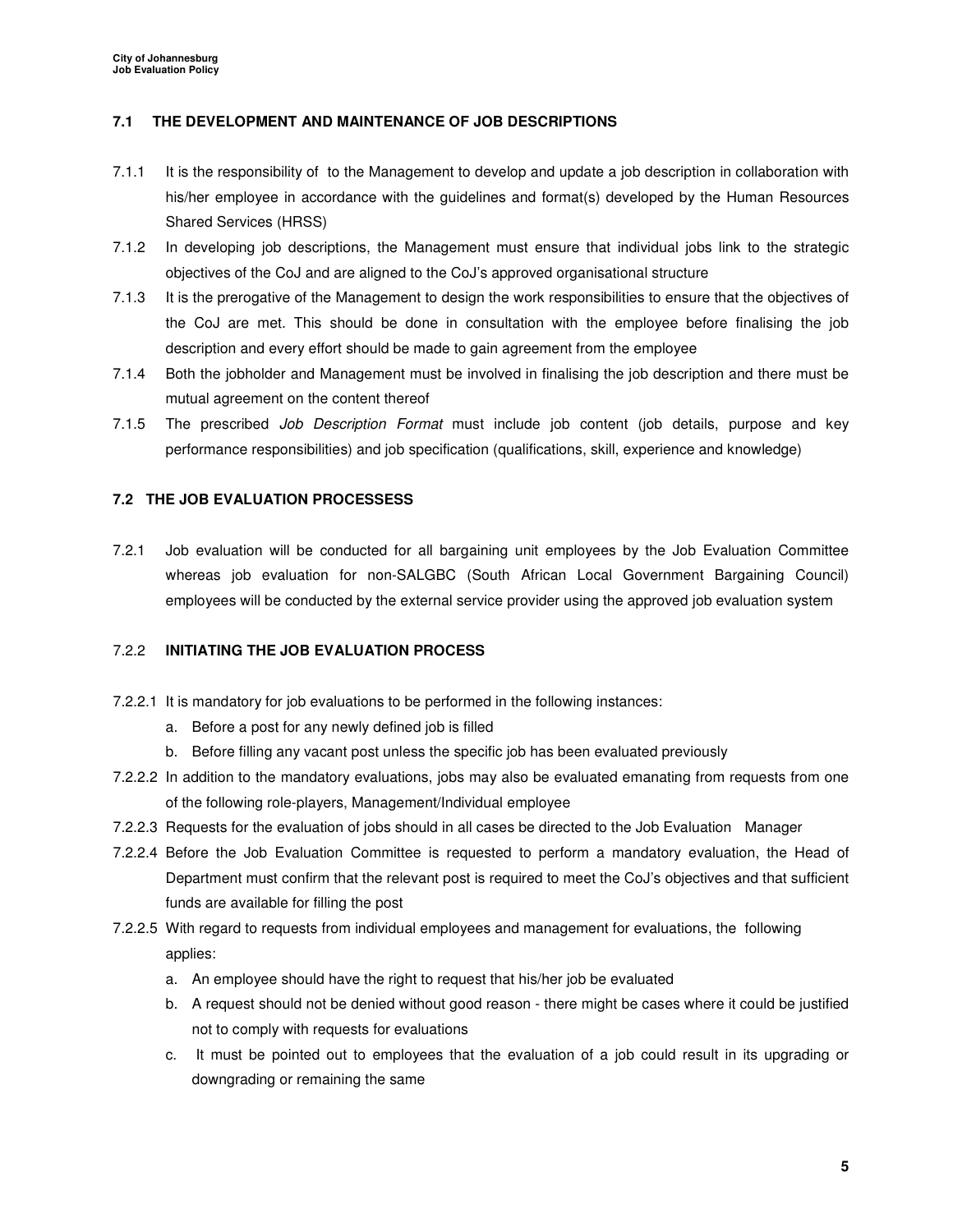- d. As a general guideline, once an existing post has been evaluated, at least two (2) years should expire before it is evaluated again unless there is clear evidence that the job contents of a post have changed to such an extent that an evaluation could lead to a regrading of the post
- e. The requests by individual employees should be in writing indicating the reasons for the request to the line manager for approval.
- f. Requests should be submitted to the Job Evaluation Unit through the Head of their Department (at least on Director level) and in consultation with Human Resources Field Services
- g. The Head of the Department should indicate whether he/she supports the request for an evaluation
- h. Requests should be in the prescribed Job Evaluation Form (Refer to Annexure A and B for more details), submitted via the Head of the relevant Unit
- i. All requests for evaluations should be fully motivated and possible reasons could include:
	- i. a significant change in the contents of a job and
	- ii. similar jobs (or more or less the same job) are graded/ evaluated at different levels
- 7.2.2.6 The Head of Department is required to respond to job evaluation requests within thirty (30) days
- 7.2.2.7 If a request is refused, the employee has the right to pursue the matter further through the grievance process

## **7.2.3 THE IMPLEMENTATION OF JOB EVALUATION RESULTS**

- 7.2.3.1 Job evaluation should ideally be conducted and finalized within sixty (60) days of the application having been approved by the Head of Department
- 7.2.3.2 The results of the job evaluation are to be implemented on the first day of the month following the sixty (60) day period
- 7.2.3.3 In the event the job evaluation results are not finalised within the prescribed sixty (60) day period, the implementation date should be retrospective with reference to the above (6.2.3.2)
- 7.2.3.4 The job evaluation results shall be implemented unless any party concerned lodges a dispute to the Appeal Committee
- 7.2.3.5 The job evaluation results shall be presented in a correlation table that compares different job evaluation system approved by the CoJ

## **7.2.4 THE PRIORITISATION OF JOB EVALUATIONS**

- 7.2.4.1 In principle, all posts should be evaluated as salaries are determined on the basis of job evaluation results
- 7.2.4.2 The Job Evaluation Unit will need to prioritise job evaluations and incoming requests, owing to inter alia a limited capacity to perform job evaluation and/or large numbers of requests for evaluations
- 7.2.4.3 The prioritisation of job evaluation should be as follows:
	- a. mandatory evaluations should receive preference, especially in cases where vacancies have to be filled urgently
	- b. the next preference should be to those requests where there is clear evidence that a job is incorrectly graded and where employees are disadvantaged as a result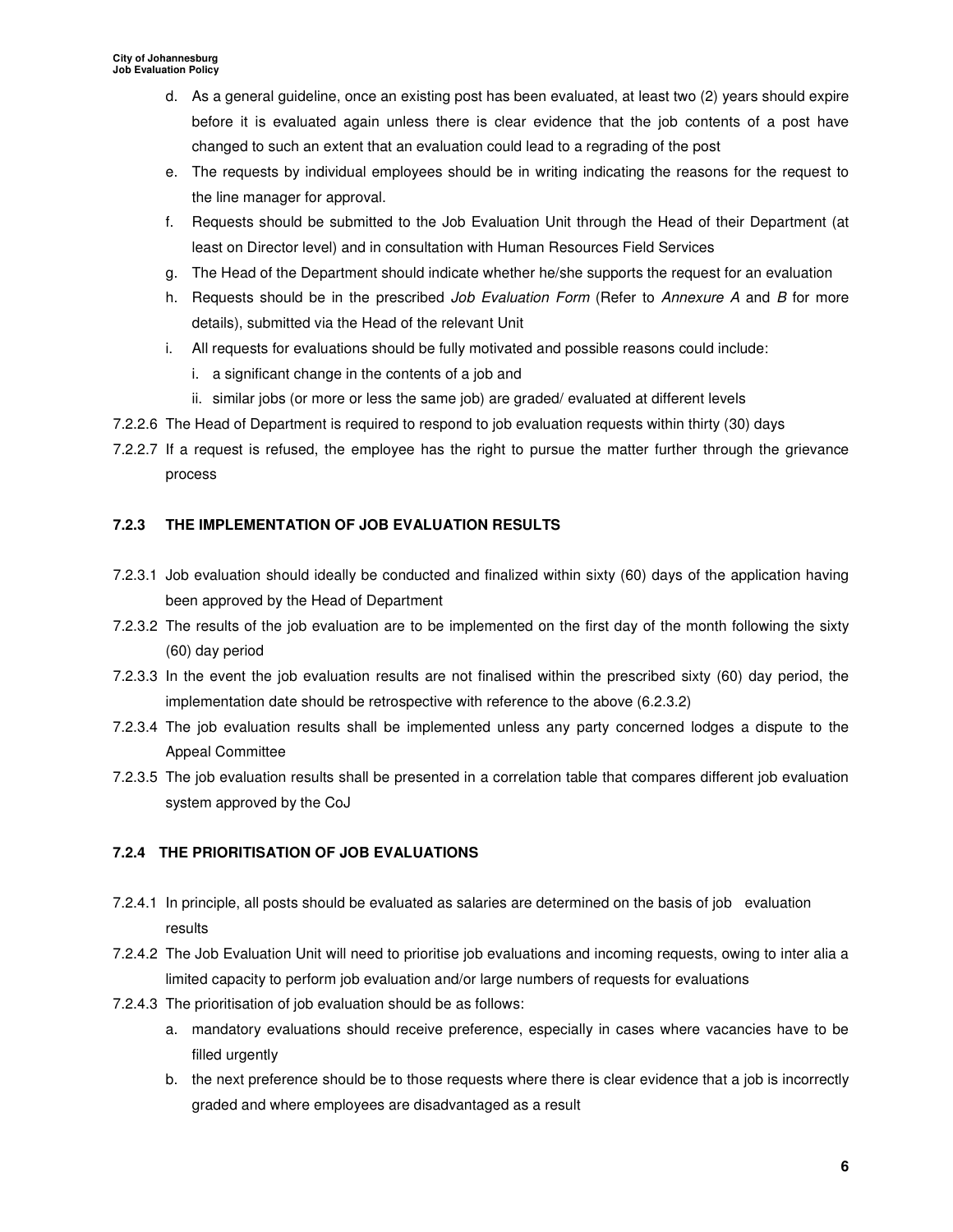- c. lastly, instances where service delivery and other CoJ priorities and objectives are adversely affected due to posts being graded inappropriately, is the next category of preference
- d. other requests should be dealt with in the sequence in which they were received and noted in a register for this purpose
- e. in exceptional cases where it is justified that preference be given to an evaluation or where disputes regarding the sequence in which jobs should be evaluated occur, the matter should be referred to the responsible Senior Manager
- 7.2.4.4 The Job Evaluation Unit will acknowledge receipt of all requests and give written feedback of the timeframe involved
- 7.2.4.5 The Job Evaluation Unit may also indicate that an evaluation is not high priority and cannot be performed at that stage
- 7.2.4.6 A consultative process should be followed in developing a prioritised programme for job evaluation

## **7.3 RE-GRADING OF POSITIONS**

- 7.3.1 In cases where filled posts are upgraded, the incumbent of the post shall be remunerated accordingly
- 7.3.2 In cases of a vacant post being redesigned or upgraded, the post must be advertised according to the Talent Acquisition Policy
- 7.3.3 It is important to note that the remuneration adjustment of an incumbent whose post has been upgraded should be effective from the date as contained in the sentence above
- 7.3.4 Where a filled post's evaluation outcome results are downgraded there must be an attempt to redesign the job
- 7.3.5 Redesign of a post may be a difficult and complicated process in which the Human Resource Shared Services (HRSS), the relevant line function department and the incumbent should be involved
- 7.3.6 Should it be possible to redesign the job, the incumbent will have to be informed and his/her job description amended
- 7.3.7 Attempts to redesign a job may delay the regrading process considerably
- 7.3.8 To prevent undue delays, the redesign of a job should be finalised within six (6) weeks from the date of the Job Evaluation Committee recommendation
- 7.3.9 As an alternative to redesign the incumbent may be transferred to a vacant post with an equivalent grading to the incumbent's existing post. Such a decision will have to be taken in consultation with the Head of Department to determine where vacant posts exist, the relevant line function department (the incumbent's own Department and the Department where the vacancy exists) and the incumbent
- 7.3.10 Where a post is downgraded by re-evaluation/reconfiguration of functions, the incumbent of such position will retain his/her salary and benefits on person-to-holder basis
- 7.3.11 In cases of a vacant post, it will be advertised at the new lower level

## **7.4 THE REVIEW OF JOB EVALUATIONS**

7.4.1 When the Job Evaluation Committee recommends as a result of the evaluation outcome that an existing post needs to be upgraded/ downgraded, the Department shall be given a fair opportunity to appeal against the grading outcome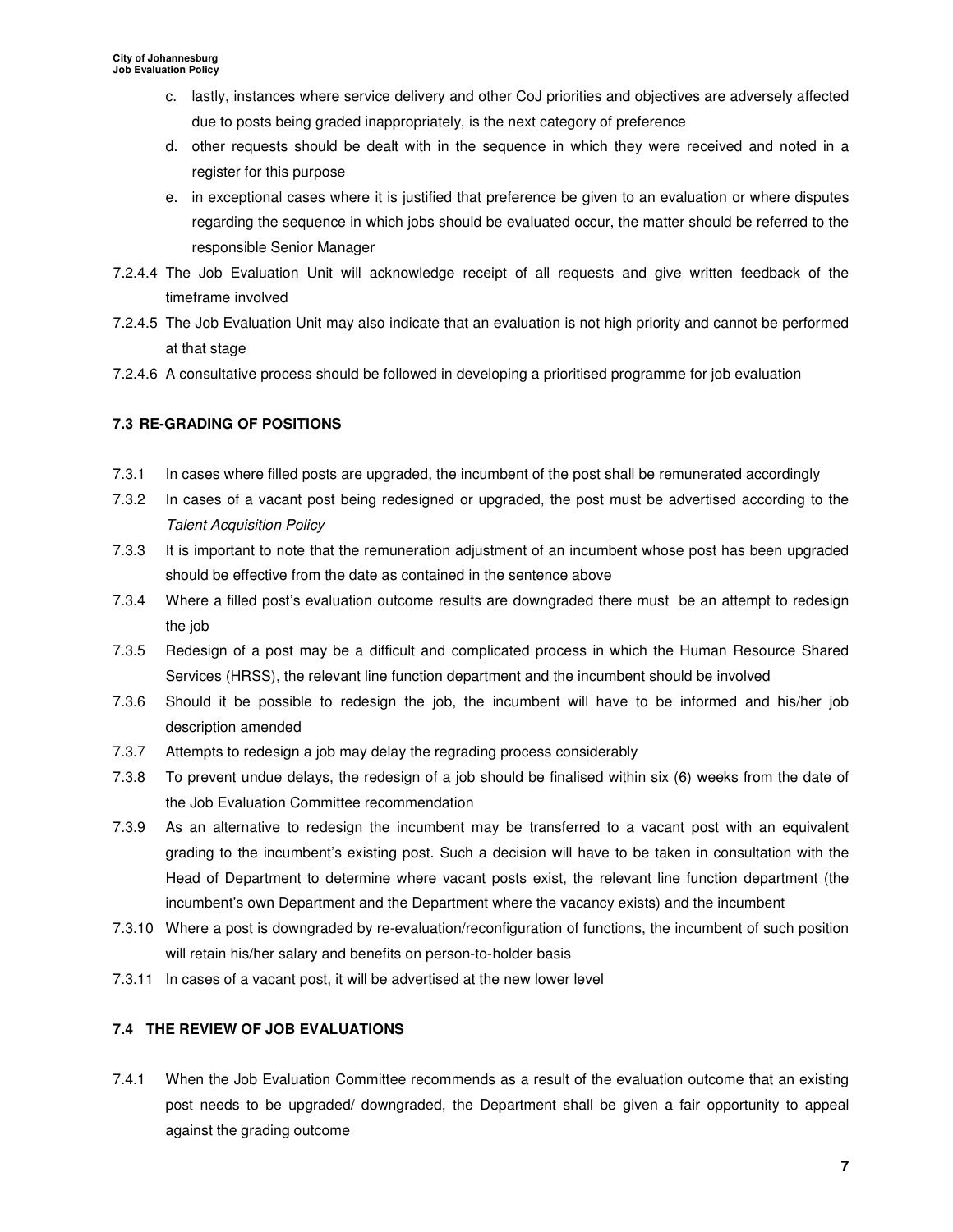- 7.4.2 Only a person with vested interest in the matter, e.g. the incumbent/Management of a post that was evaluated, may request that a decision emanating from a job evaluation in question be reviewed
- 7.4.3 The right of appeal is an invaluable safeguard that provides the individual objecting to the decision with the assurance that the decision will be reconsidered by the Job Evaluation Committee
- 7.4.4 The following process should be followed:
	- 7.4.4.1 **Step 1**: The appellant should discuss the result with the supervisor/ line manager, manager and to solve the problem, this should ensure that job evaluation is understood clearly
	- 7.4.4.2 **Step 2**: A request for a review should be done in writing through the Management and should indicate the following:
		- a. reasons why there is an appeal against the decision and this must be based on sound reasons like wrong information utilised and/or wrong process followed
		- b. evidence should exist that the job evaluation was conducted incorrectly
	- 7.4.4.3 **Step 3:** The Job Evaluation Committee will re-evaluate
	- 7.4.4.4 **Step 4:** Should the appellant still be dissatisfied with the outcome, the appellant will refer the matter to the Executive Director: Corporate and Shared Services
	- 7.4.4.5 **Step 5**: The Executive Director: Corporate and Shared Services will consider the review and establish if any grounds for further review exist
	- 7.4.4.6 **Step 6**: The plaintiff will be informed in writing of the outcome with full reasons of the decision and the matter will be regarded as finalised

# **7.5 THE ESTABLISHMENT AND FUNCTIONING OF THE JOB EVALUATION COMMITTEE**

# **7.5.1 THE COMPOSITION OF THE JOB EVALUATION COMMITTEE**

- 7.5.1.1 As a general guideline, members (other than those who serve on the Job Evaluation Committee as a result of the occupation of a specific post) should serve for a period of at least eighteen (18) months to ensure consistency and continuity
- 7.5.1.2 The committee shall consist of the following persons:
	- a. Chairperson: Elected by Members of the Job Evaluation Committee
	- b. Committee Members: The Committee shall be comprised of four management representatives
- 7.5.1.3 All members of the committee must have received formal training on grading using the approved job evaluation system
- 7.5.1.4 Line Managers whose job evaluations are to be considered would normally attend meetings of the committee to present their cases

# **7.5.2 THE ROLE OF THE JOB EVALUATION COMMITTEE**

- 7.5.2.1 The Job Evaluation Committee is responsible for moderation of all jobs evaluated to ensure quality in the job evaluation process and the consistent application of the approved job evaluation system
- 7.5.2.2 The Job Evaluation Committee must conduct itself in such a way that it will support/enhance the credibility and acceptability of the job evaluation system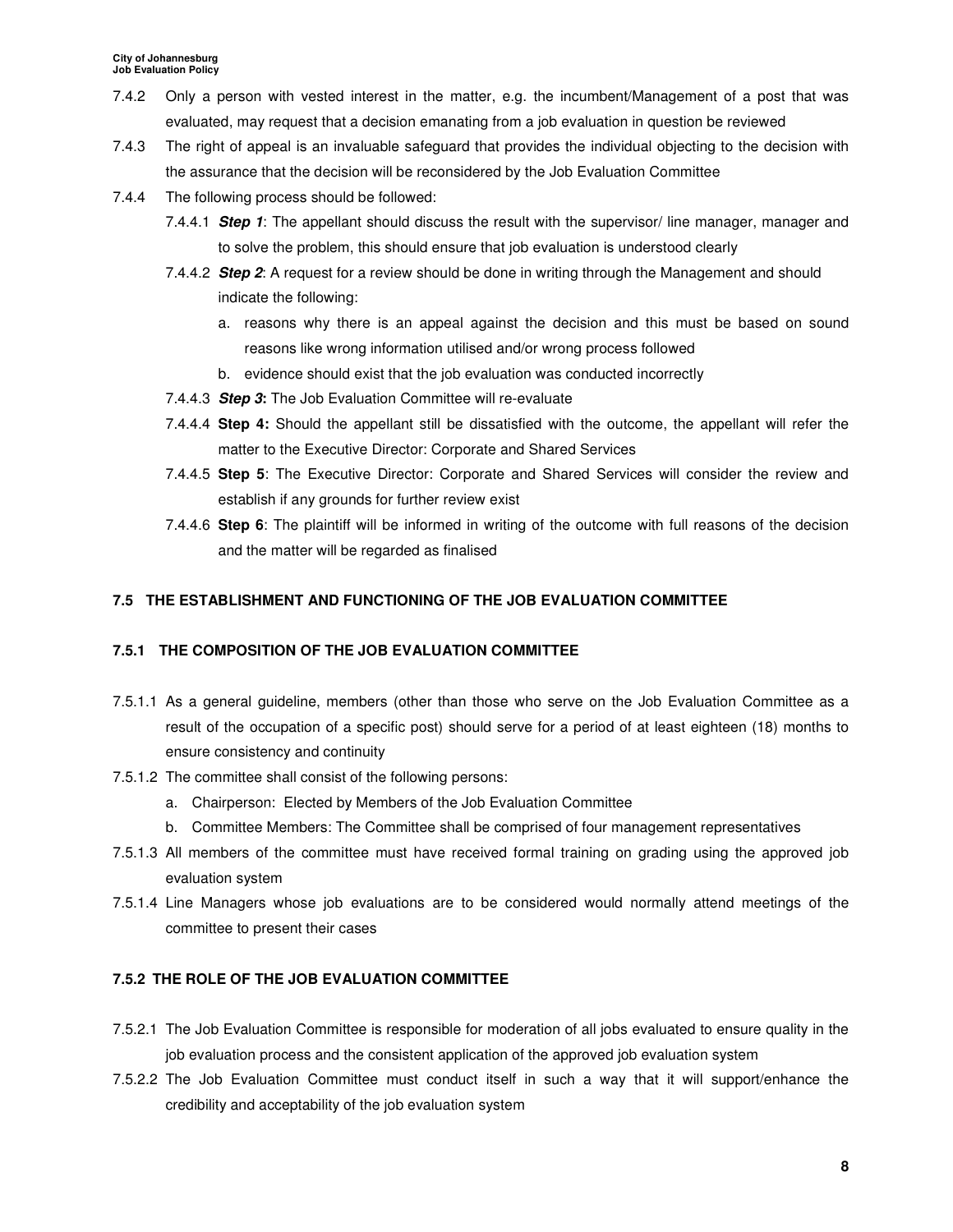7.5.2.3 The Job Evaluation Committee will review the results of the evaluations carried out and make a final recommendation with regard to the level of, and the salary range that should be attached to a specific job/groups of jobs

### **7.5.3 THE FUNCTIONS OF THE JOB EVALUATION COMMITTEE**

- 7.5.3.1 To make recommendations on job grading based on the job weight as indicated by the approved job evaluation system
- 7.5.3.2 To establish policies and procedures to ensure a consistent approach with regard to recommendations on grading
- 7.5.3.3 To ensure that a job has been analysed thoroughly and consistently relative to other jobs previously evaluated and determining the need for additional information/job analysis to enable the Job Evaluation Committee to make an informed valid decision on a specific job. For example: Where the committee is concerned about the representivity of jobs in a sample (if job evaluation was done on a sample basis) or additional information is needed on any aspect of the evaluation
- 7.5.3.4 To indicate possible implications on grading to be implemented

#### **7.5.4 THE FUNCTIONING OF THE JOB EVALUATION COMMITTEE**

- 7.5.4.1 A dedicated secretariat and administrative support service must be provided to the Job Evaluation Committee with the following responsibilities amongst others determining a programme of meetings, booking a venue, notifying all the committee members of the meeting, supplying all the relevant documentation and material to the members of the committee and ensuring that all other arrangements are in place
- 7.5.4.2 The discussions of the Job Evaluation Committee must be based on the software report, questionnaire and recommendations of the unit, as well as pertinent facts presented to the Job Evaluation Committee
- 7.5.4.3 The decisions should be objective and based only on facts and the Job Evaluation Committee's must base its recommendations on consensus
- 7.5.4.4 The Job Evaluation Committee must keep the information confidential at all times
- 7.5.4.5 The Job Evaluation Committee shall abide by the terms of reference of the approved job evaluation system
- 7.5.4.6 The Executive Director: Corporate Support and Shared Services is delegated to authorise the grading of all posts, except the post of the City Manager which is the responsibility of the Performance Audit **Committee**

#### **8 THE APPROVAL**

8.1 Policy changes are to be approved by the Mayoral Committee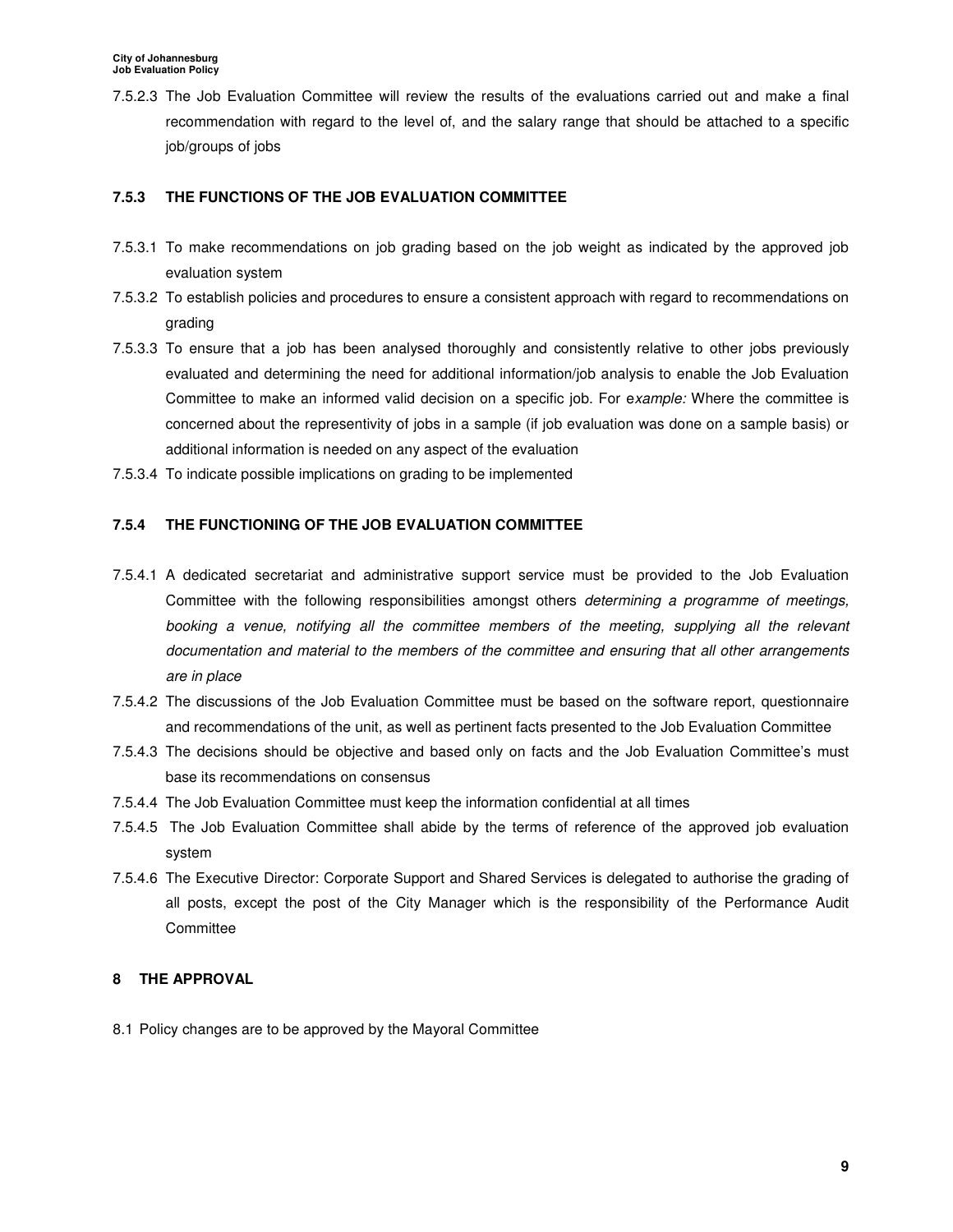## **9 THE AMENDMENTS**

- 9.1 The Policy may be reviewed and amended at least every two (2) years or more frequently, as and when required
- 9.2 Maintenance and implementation of the policy is the responsibility of the Director: Human Resources Shared Services (HRSS)

**- End –**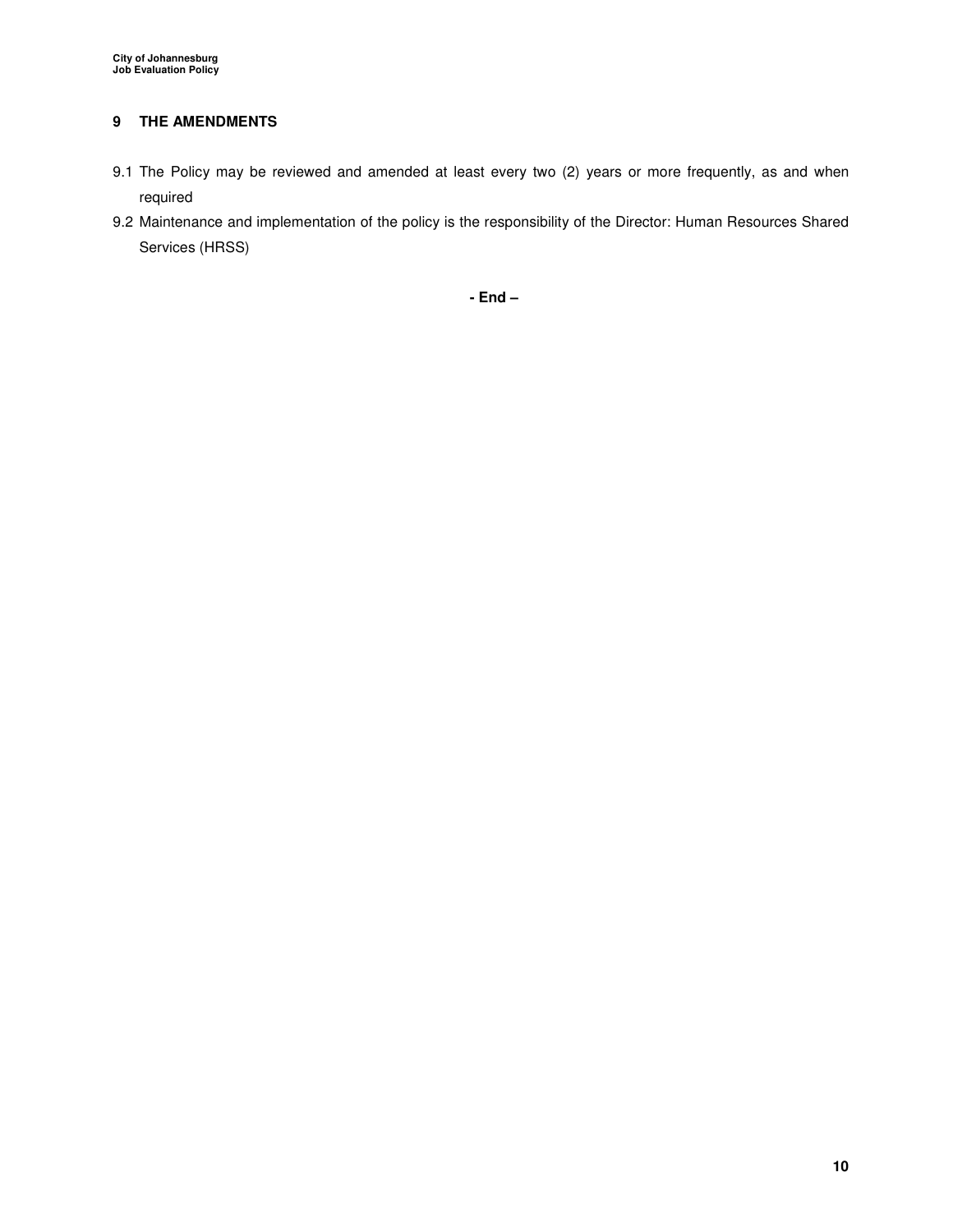## **ANNEXURE A:**

### **JE MANAGER JOB EVALUATION REQUEST FORM**

| <b>JOB TITLE</b>            |  |
|-----------------------------|--|
| <b>DIRECTORATE / REGION</b> |  |
| <b>SUB DIRECTORATE</b>      |  |
| (DEPARTMENT)                |  |
| <b>SECTION</b>              |  |
| <b>SAP POSITION NO</b>      |  |

| We confirm that the information in this activity profile is correct and agree to the standard of it. |         |  |
|------------------------------------------------------------------------------------------------------|---------|--|
| Manager / Supervisor                                                                                 | Signed: |  |
|                                                                                                      | Date:   |  |
| Head of Dept                                                                                         | Signed: |  |
|                                                                                                      | Date:   |  |
| HR Manager                                                                                           | Signed: |  |
|                                                                                                      | Date:   |  |

## **Procedure**

The Job Description must be signed as correct by the Head of Department: Human Resources as well as the Manager/Supervisor. No evaluations will be done without the required signatures.

The Director / HR Manager must agree the standard of the Job Description.

**Please Note**: The relevant approved organogram must be attached to this request.

**The duly completed documents must be forwarded to the job evaluation panel at least three days before the actual evaluation**